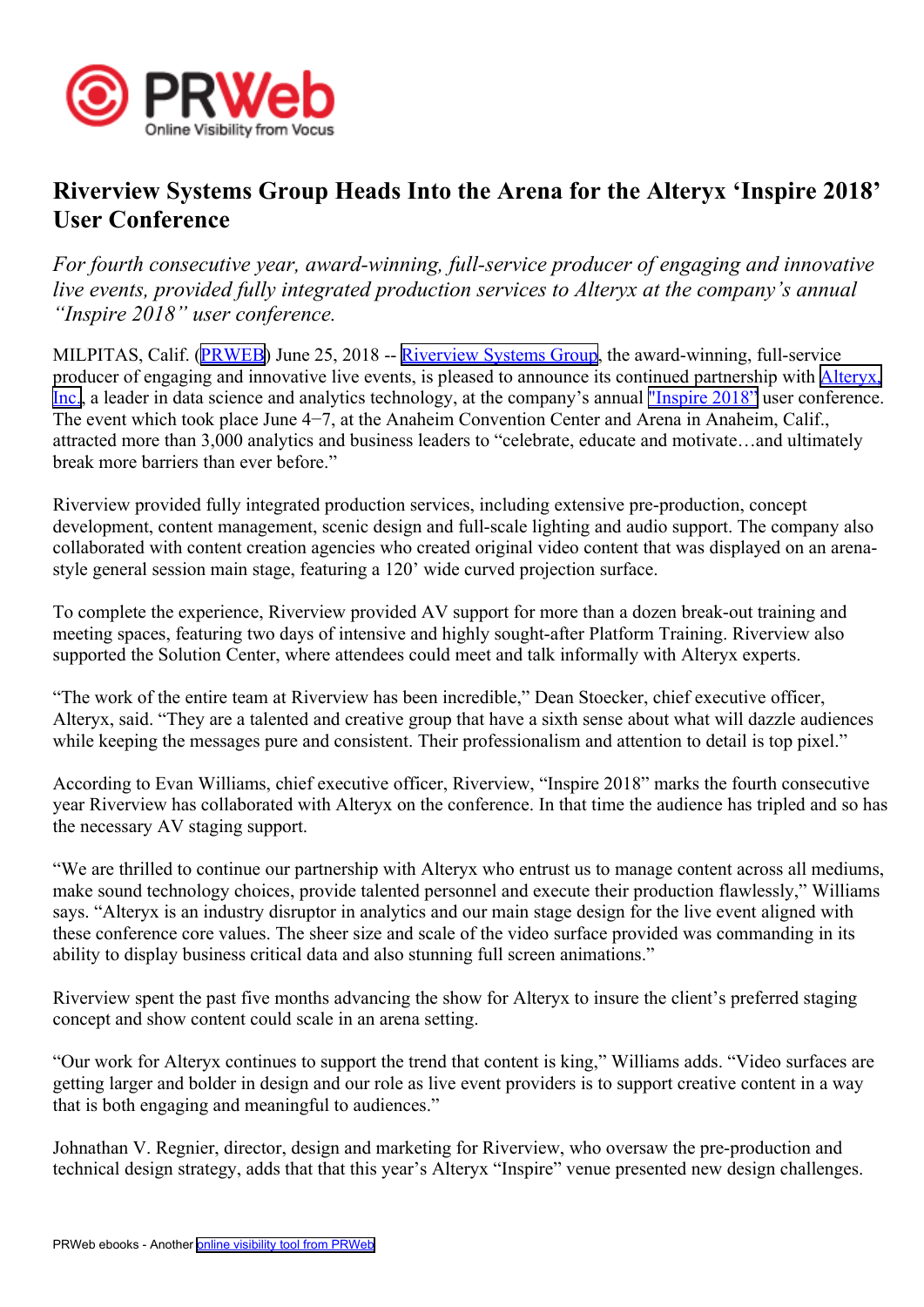

"A proper general session should be equally intimate and exciting for every participant, no matter where you're sitting in the venue," Regnier says. "It's <sup>a</sup> special science to make sure everyone feels connected to the keynote speaker and their content. But after 30 years in this business, we've perfected the formula to build transformative experiences for audiences of 300 or 3,000."

Seth Greenberg, chief marketing officer, Alteryx adds, "Creatively and operationally, the Riverview team has our back enabling and empowering Alteryx to raise the bar at each year's "Inspire" event. The business results are easily justified from our outstanding and engaging conferences."

Alteryx Inspire 2018 – Recap and Video Links: Click here for Inspire 2018 recap: <https://www.alteryx.com/inspire-2018-recap>

Click here for Inspire 2018 video highlights: <https://youtu.be/a14E3fEYxIA>

About Riverview Systems:

Since 1987, Silicon Valley-based Riverview Systems Group, Inc., has been providing the world's leading brands with the technical and production design expertise to successfully produce engaging and innovative live events The award-winning, full-service provider of audio-visual resources specializes in the rental, sale, design, installation and implementation of lighting, sound and video systems for corporate, retail, museum and educational markets.

Recognizing that creative delivery of digital media is the new frontier of event staging today, Riverview offers <sup>a</sup> comprehensive array of technical and creative services, as well as an extensive inventory of state-of-the-art, well-maintained equipment including cutting-edge wide-screen projection, media server delivery, and LED display technology. Riverview works hand-in-hand with clients to share their expertise and accommodate any sized production to deliver extraordinary brand experiences.

All trademarks contained herein are the property of their respective owners. Additional information on Riverview Systems Group can be obtained as follows: Website: <https://www.riverview.com/> Facebook: <https://www.facebook.com/RiverviewSystemsGroup/> Twitter: @RiverviewAV1 LinkedIn: <https://www.linkedin.com/company/94357/> YouTube: <https://www.youtube.com/playlist?list=UUHFIuN4sC1JNwIR0IhKDoiQ>